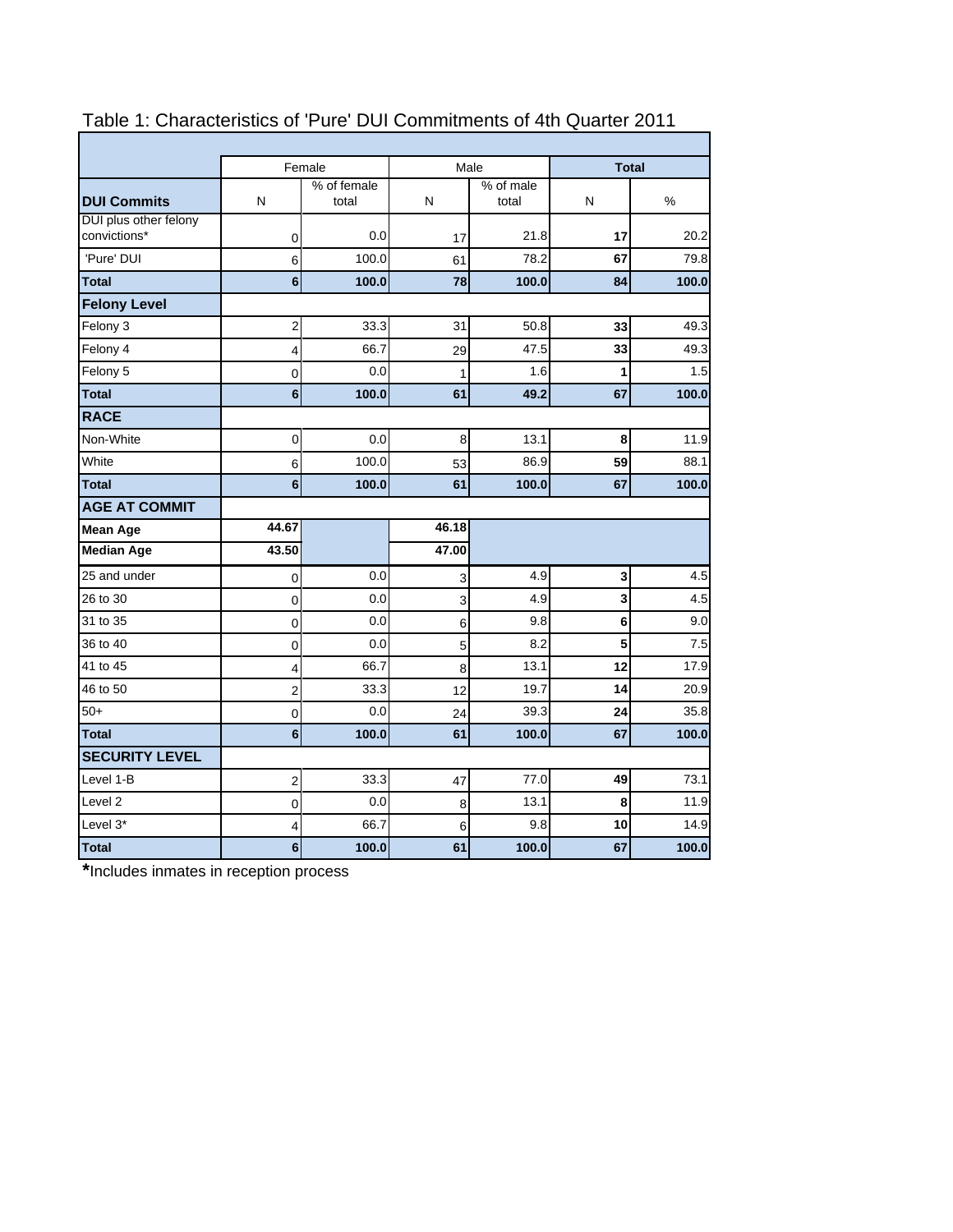|                                               | Female                    |       |                         | Male  | <b>Total</b>   |                  |
|-----------------------------------------------|---------------------------|-------|-------------------------|-------|----------------|------------------|
| 'Pure' DUIs by County of<br><b>Commitment</b> | % of female<br>N<br>total |       | % of male<br>N<br>total |       | N              | $\%$             |
| <b>CLERMONT</b>                               | 0                         | 0.0   | 1                       | 1.6   | 1              | 1.5              |
| <b>CUYAHOGA</b>                               | 0                         | 0.0   | 13                      | 21.3  | 13             | 19.4             |
| <b>HAMILTON</b>                               | $\overline{O}$            | 0.0   | 3                       | 4.9   | $\mathbf{3}$   | 4.5              |
| LAKE                                          | 0                         | 0.0   | $\overline{2}$          | 3.3   | $\mathbf 2$    | 3.0              |
| <b>LORAIN</b>                                 | 0                         | 0.0   | 5                       | 8.2   | 5              | 7.5              |
| <b>PORTAGE</b>                                | 0                         | 0.0   | 3                       | 4.9   | $\mathbf{3}$   | 4.5              |
| <b>STARK</b>                                  | 1                         | 16.7  | 4                       | 6.6   | 5              | 7.5              |
| <b>SUMMIT</b>                                 | 0                         | 0.0   | 1                       | 1.6   |                | 1.5              |
| <b>WARREN</b>                                 | 0                         | 0.0   | 2                       | 3.3   | $\overline{2}$ | 3.0 <sub>l</sub> |
| <b>ALL OTHERS</b>                             | 5 <sub>l</sub>            | 83.3  | 27                      | 44.3  | 32             | 47.8             |
| <b>Total</b>                                  | 6 <sup>1</sup>            | 100.0 | 61                      | 100.0 | 67             | 100.0            |
| 'Pure' DUIs by Current<br><b>Status</b>       |                           |       |                         |       |                |                  |
| New Admission from Court                      | $\overline{4}$            | 66.7  | 24                      | 39.3  | 28             | 41.8             |
| Admin, Transfer                               | $\overline{2}$            | 33.3  | 36                      | 59.0  | 38             | 56.7             |
| <b>Returned AWL</b>                           | 0                         | 0.0   | 1                       | 1.6   |                | 1.5              |
| Total                                         | 6                         | 100.0 | 61                      | 100.0 | 67             | 100.0            |

## Table 2: Characteristics of 'Pure' DUI Commitments of 4th Quarter 2011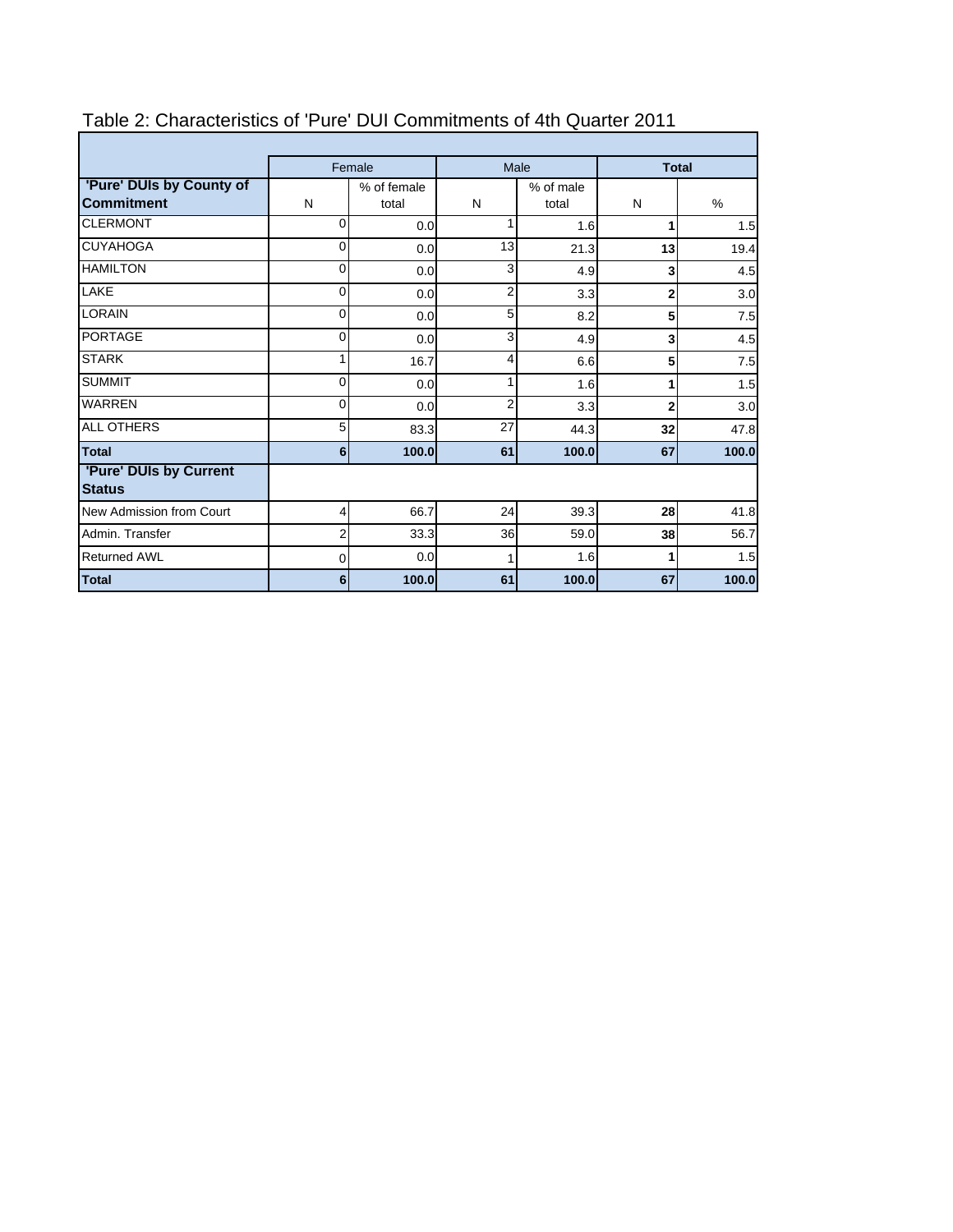| 'Pure' DUIs by Sentence In                                  |                  |        |                |       |              |       |
|-------------------------------------------------------------|------------------|--------|----------------|-------|--------------|-------|
| <b>Months</b>                                               |                  | Female |                | Male  | <b>Total</b> |       |
| <b>Mean Sentence</b>                                        | 21.32            |        | 23.81          |       |              |       |
| <b>Median Sentence</b>                                      | 18.00            |        | 19.92          |       |              |       |
| 1 to 3 (mandatory sentence)                                 | $\overline{O}$   | 0.0    | $\Omega$       | 0.0   | $\bf{0}$     | 0.0   |
| 4 to 6                                                      | $\mathbf{0}$     | 0.0    | $\overline{2}$ | 3.3   | $\mathbf{2}$ | 3.0   |
| 7 to 11                                                     | 1                | 16.7   | 3              | 4.9   | 4            | 6.0   |
| 12                                                          | $\overline{2}$   | 33.3   | 11             | 18.0  | 13           | 19.4  |
| 13 to 17                                                    | 0                | 0.0    | 6              | 9.8   | 6            | 9.0   |
| 18                                                          | $\mathbf{0}$     | 0.0    | 5              | 8.2   | 5            | 7.5   |
| 19 to 24                                                    | 1                | 16.7   | 11             | 18.0  | 12           | 17.9  |
| 25 to 30                                                    | $\mathbf{0}$     | 0.0    | 3              | 4.9   | 3            | 4.5   |
| 31 to 35                                                    | $\Omega$         | 0.0    | 1              | 1.6   | 1            | 1.5   |
| 36                                                          | $\overline{2}$   | 33.3   | 7              | 11.5  | 9            | 13.4  |
| 37 to 47                                                    | 0                | 0.0    | 1              | 1.6   | 1            | 1.5   |
| 48 to 59                                                    | $\Omega$         | 0.0    | 7              | 11.5  | 7            | 10.4  |
| $60+$                                                       | 0                | 0.0    | 4              | 6.6   | 4            | 6.0   |
| <b>Total</b>                                                | $6\phantom{a}$   | 100.0  | 61             | 100.0 | 67           | 100.0 |
| <b>PRIOR INCARCERATIONS</b><br>(includes all offense types) |                  |        |                |       |              |       |
| None                                                        | $\overline{4}$   | 66.7   | 30             | 49.2  | 34           | 50.7  |
| One                                                         | $\overline{0}$   | 0.0    | 15             | 24.6  | 15           | 22.4  |
| Two                                                         | $\overline{2}$   | 33.3   | 8              | 13.1  | 10           | 14.9  |
| Three or more                                               | $\Omega$         | 0.0    | 8              | 13.1  | 8            | 11.9  |
| <b>Total</b>                                                | $6 \overline{6}$ | 100.0  | 61             | 100.0 | 67           | 100.0 |

## Table 3: Characteristics of 'Pure' DUI Commitments of 4th Quarter 2011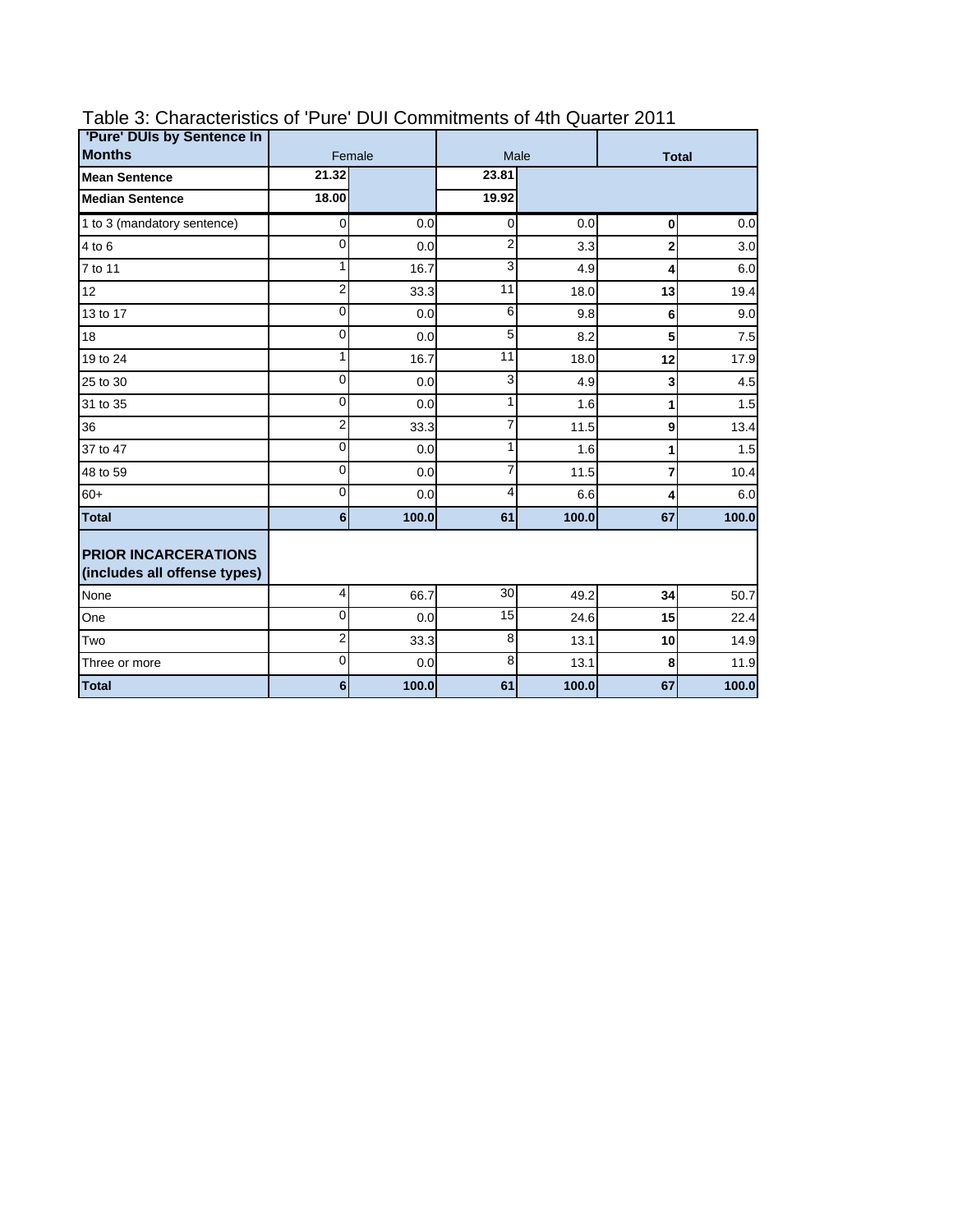| 'Pure' DUIs Currently<br><b>Incarcerated by Parent</b> |             |       |                |       |              |       |
|--------------------------------------------------------|-------------|-------|----------------|-------|--------------|-------|
| Institution*                                           | Female      |       | Male           |       | <b>Total</b> |       |
| <b>LOCI</b>                                            | 0           | 0.0   |                | 1.6   |              | 1.5   |
| <b>MANCI</b>                                           | 0           | 0.0   | 6              | 9.8   | 6            | 9.0   |
| <b>LECI</b>                                            | 0           | 0.0   | 4              | 6.6   | 4            | 6.0   |
| <b>ORW</b>                                             | 6           | 100.0 | 0              | 0.0   | 6            | 9.0   |
| PCI                                                    | 0           | 0.0   |                | 1.6   |              | 1.5   |
| <b>MACI</b>                                            | 0           | 0.0   | 2              | 3.3   | $\mathbf{2}$ | 3.0   |
| CRC                                                    | 0           | 0.0   | 9              | 14.8  | 9            | 13.4  |
| <b>FPRC</b>                                            | $\mathbf 0$ | 0.0   | $\overline{2}$ | 3.3   | 2            | 3.0   |
| GCI                                                    | $\mathbf 0$ | 0.0   | 6              | 9.8   | 6            | 9.0   |
| <b>LORCI</b>                                           | 0           | 0.0   | 16             | 26.2  | 16           | 23.9  |
| <b>BECI</b>                                            | 0           | 0.0   | 3              | 4.9   | 3            | 4.5   |
| <b>RICI</b>                                            | 0           | 0.0   | 4              | 6.6   | 4            | 6.0   |
| <b>NCI</b>                                             | 0           | 0.0   | 2              | 3.3   | $\mathbf 2$  | 3.0   |
| <b>OSP</b>                                             | 0           | 0.0   | 3              | 4.9   | 3            | 4.5   |
| <b>LAKE ERIE</b>                                       | 0           | 0.0   | 2              | 3.3   | 2            | 3.0   |
| <b>Total</b>                                           | 6           | 100.0 | 61             | 100.0 | 67           | 100.0 |

## Table 4: Characteristics of 'Pure' DUI Commitments of 4th Quarter 2011

\*Includes inmates out to court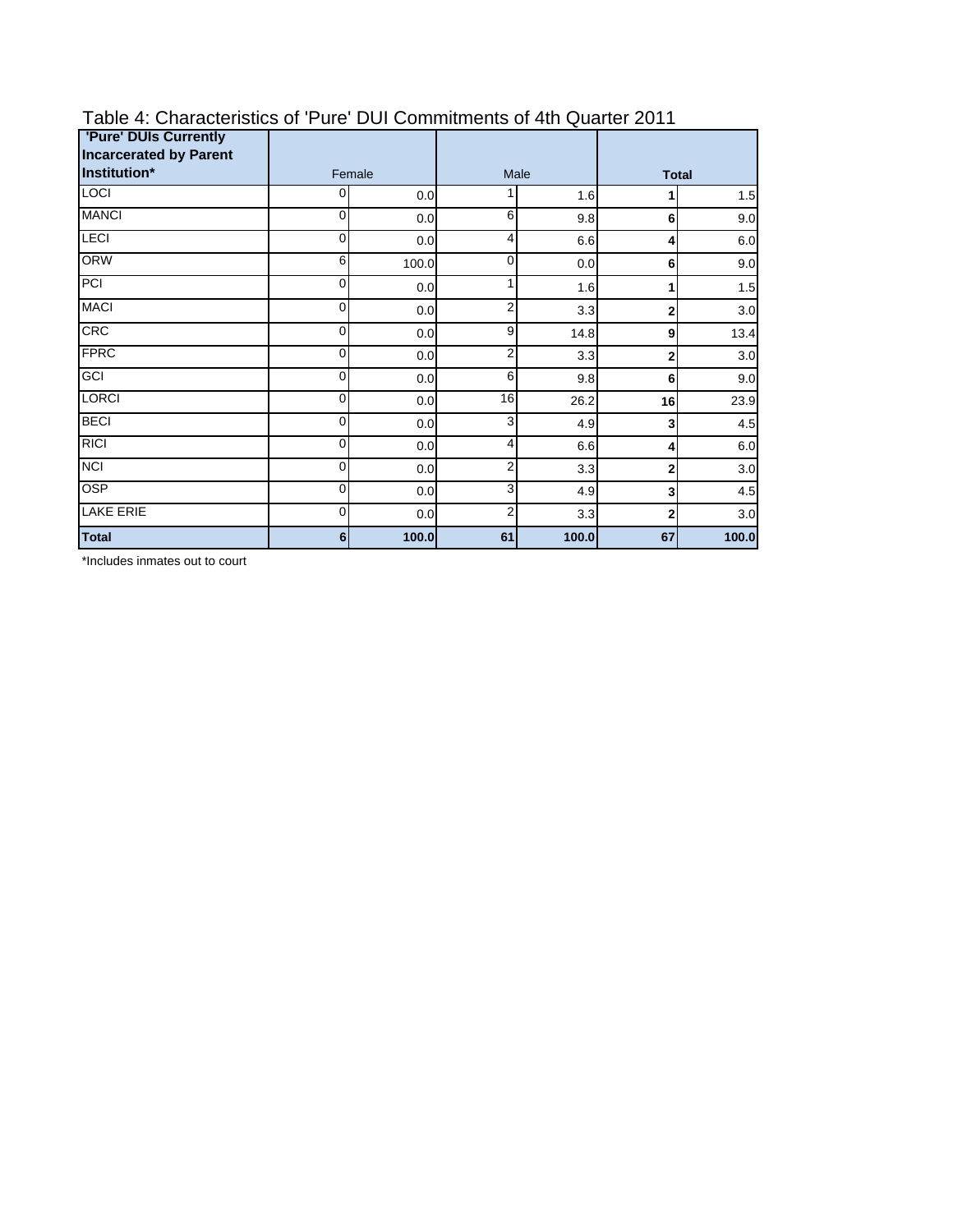| Table 5: Selected Variables by Status Type of 'Pure' DUI Offenders of 4th Quarter 2011 |
|----------------------------------------------------------------------------------------|
| <b>OTATUO TVDE OF IBUDELBUL OFFENDEDO</b>                                              |

÷, 

|                                                              |                          |               |                 |      | <b>STATUS TYPE OF 'PURE' DUI OFFENDERS</b> |               |              |
|--------------------------------------------------------------|--------------------------|---------------|-----------------|------|--------------------------------------------|---------------|--------------|
| <b>SELECTED VARIABLES</b>                                    | New Admission from Court |               | Admin, Transfer |      | <b>Returned AWL</b>                        |               |              |
| <b>RACE</b>                                                  | $\overline{N}$           | $\%$          | $\overline{N}$  | %    | N                                          | $\frac{9}{6}$ | <b>Total</b> |
| White                                                        | $\overline{24}$          | 40.7          | 34              | 57.6 | 1                                          | 1.7           | 59           |
| Non-White                                                    | 4                        | 50.0          | $\overline{4}$  | 50.0 | $\mathbf 0$                                | 0.0           | 8            |
| <b>TOTAL</b>                                                 | 28                       | 41.8          | 38              | 56.7 | 1                                          | 1.5           | 67           |
| <b>GENDER</b>                                                | $\mathbf N$              | $\frac{9}{6}$ |                 |      |                                            |               |              |
| Female                                                       | 4                        | 66.7          | $\overline{2}$  | 33.3 | $\Omega$                                   | 0.0           | 6            |
| Male                                                         | 24                       | 39.3          | 36              | 59.0 | 1                                          | 1.6           | 61           |
| <b>TOTAL</b>                                                 | 28                       | 41.8          | 38              | 56.7 | $\overline{2}$                             | 3.0           | 67           |
| <b>COMMIT COUNTY</b>                                         | $\mathbf N$              | $\frac{9}{6}$ |                 |      |                                            |               |              |
| Major Urban*                                                 | 7                        | 28.0          | 17              | 68.0 | 1                                          | 4.0           | 25           |
| All Others                                                   | 21                       | 50.0          | 21              | 50.0 | $\mathbf 0$                                | 0.0           | 42           |
| <b>TOTAL</b>                                                 | 28                       | 41.8          | 38              | 56.7 | 4                                          | 6.0           | 67           |
| <b>PRIORS INCARCERATIONS</b><br>(includes all offense types) | $\mathbf N$              | $\frac{9}{6}$ |                 |      |                                            |               |              |
| None                                                         | 14                       | 41.2          | 20              | 58.8 | $\mathbf 0$                                | 0.0           | 34           |
| One                                                          | 6                        | 40.0          | 8               | 53.3 | 1                                          | 6.7           | 15           |
| Two                                                          | 5                        | 50.0          | 5               | 50.0 | $\mathbf 0$                                | 0.0           | 10           |
| Three or More                                                | 3                        | 37.5          | 5               | 62.5 | $\Omega$                                   | 0.0           | 8            |
| <b>TOTAL</b>                                                 | 28                       | 41.8          | 38              | 56.7 | 1                                          | 1.5           | 67           |
| <b>AGE</b>                                                   |                          |               |                 |      |                                            |               |              |
| Mean                                                         | 48.82                    |               | 44.03           |      | 45.00                                      |               |              |
| Median                                                       | 50.50                    |               | 46.00           |      | 45.00                                      |               |              |
| <b>SENTENCE IN MONTHS</b>                                    |                          |               |                 |      |                                            |               |              |
| Mean                                                         | 21.95                    |               | 24.46           |      | 36.00                                      |               |              |
| Median                                                       | 15.96                    |               | 24.00           |      | 36.00                                      |               |              |

\*Cuyahoga, Franklin, Hamilton, Lucas, Montgomery, Stark and Summit